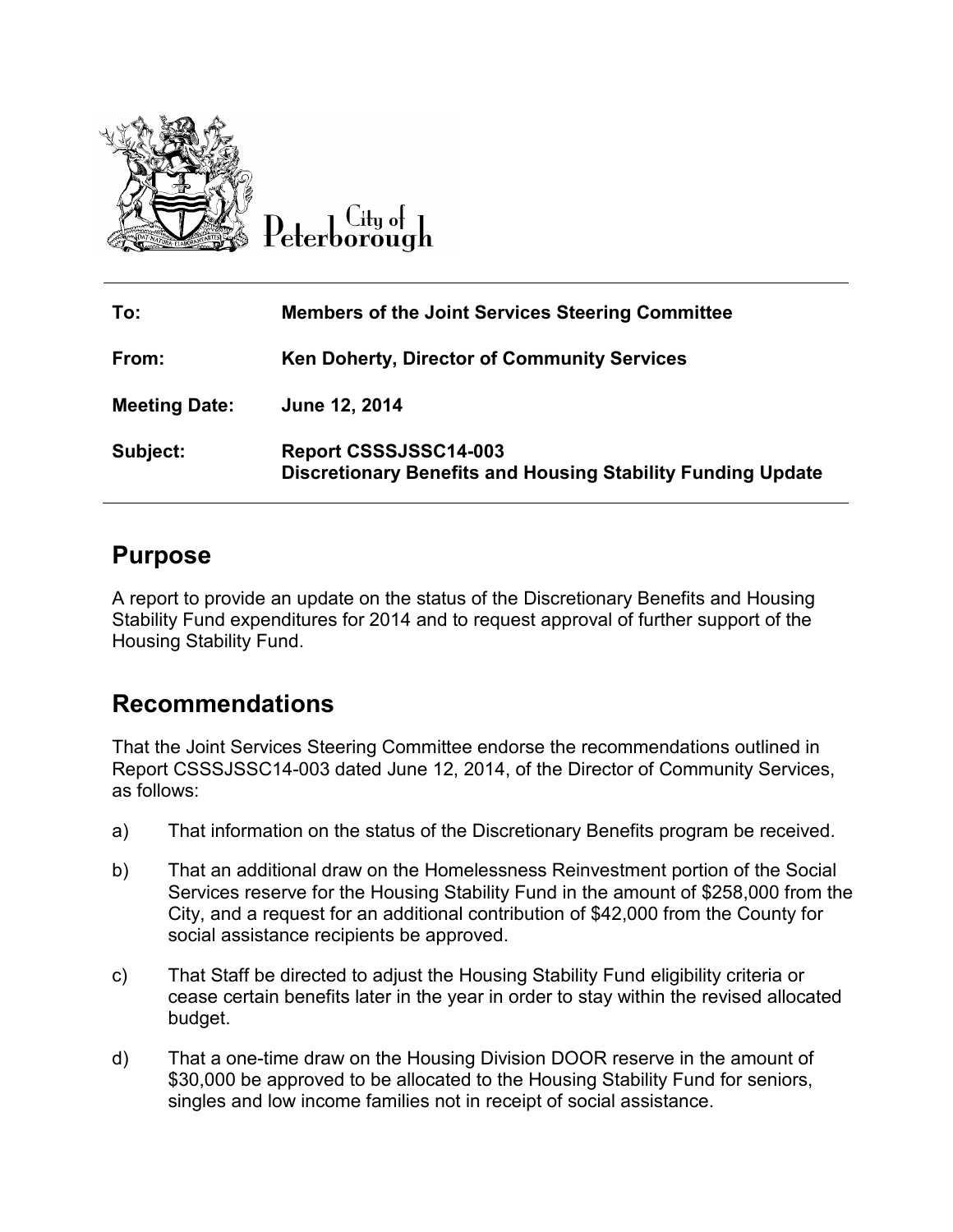# **Budget and Financial Implications**

The City's additional contribution to the Housing Stability Fund program for people on social assistance would be drawn from the Homelessness Reinvestment portion of the Social Services reserve, leaving the Social Services General reserve at \$3,293,695. The implication to the County is an unbudgeted expense of \$42,000. There is also a recommended one-time draw on the Housing Division DOOR reserve of \$30,000 for the low income program delivered by the Housing Resource Centre.

# **Background**

The Social Services Division budget is experiencing financial pressure in two key areas at this time: the denture portion of Discretionary Benefits and the Housing Stability Fund. Both programs rely heavily on contributions from the provincial government and both have experienced cuts in funding over the last couple of years.

### **Discretionary Benefit Update**

In Report CSSS13-003 dated April 22, 2013, Council was advised of the provincial government's decision to implement a \$10 per case cap for discretionary benefits. As part of the 2014 budget, Staff were directed to present a discretionary benefit budget of approximately \$15 cost per case. To achieve this target, these benefits were revised and currently include the following:

- Funeral benefits to a maximum of \$1,885 (includes HST)
- Recreational and social activities reduced to \$100 per child per calendar year capped at \$100,000 annually
- Denture expenditures capped at \$60,000 annually
- Municipal subsidy of \$34 per month for an adult transit pass.

Based on year to date April discretionary benefit expenditures and projected to year end, both City and County gross expenditures will come in slightly under budget: City \$60,000 and County \$24,000. Highlights of expenditures to date include:

- The average monthly number of ODSP and OW subsidized transit passes for the City are 1,002 and 14 for the County, which is in line with budget
- City funeral costs are trending higher than budgeted
- Dental costs are coming in lower than budgeted
- Recreation is coming in on budget
- As of February, the \$60,000 allocated for dentures was fully committed.

As of February 2014, applications for dentures were stopped as purchase orders for 53 clients committed the total budgeted amount. As of April 30, 2014, approximately 57 clients were denied. If the trend of projected overall under spending in Discretionary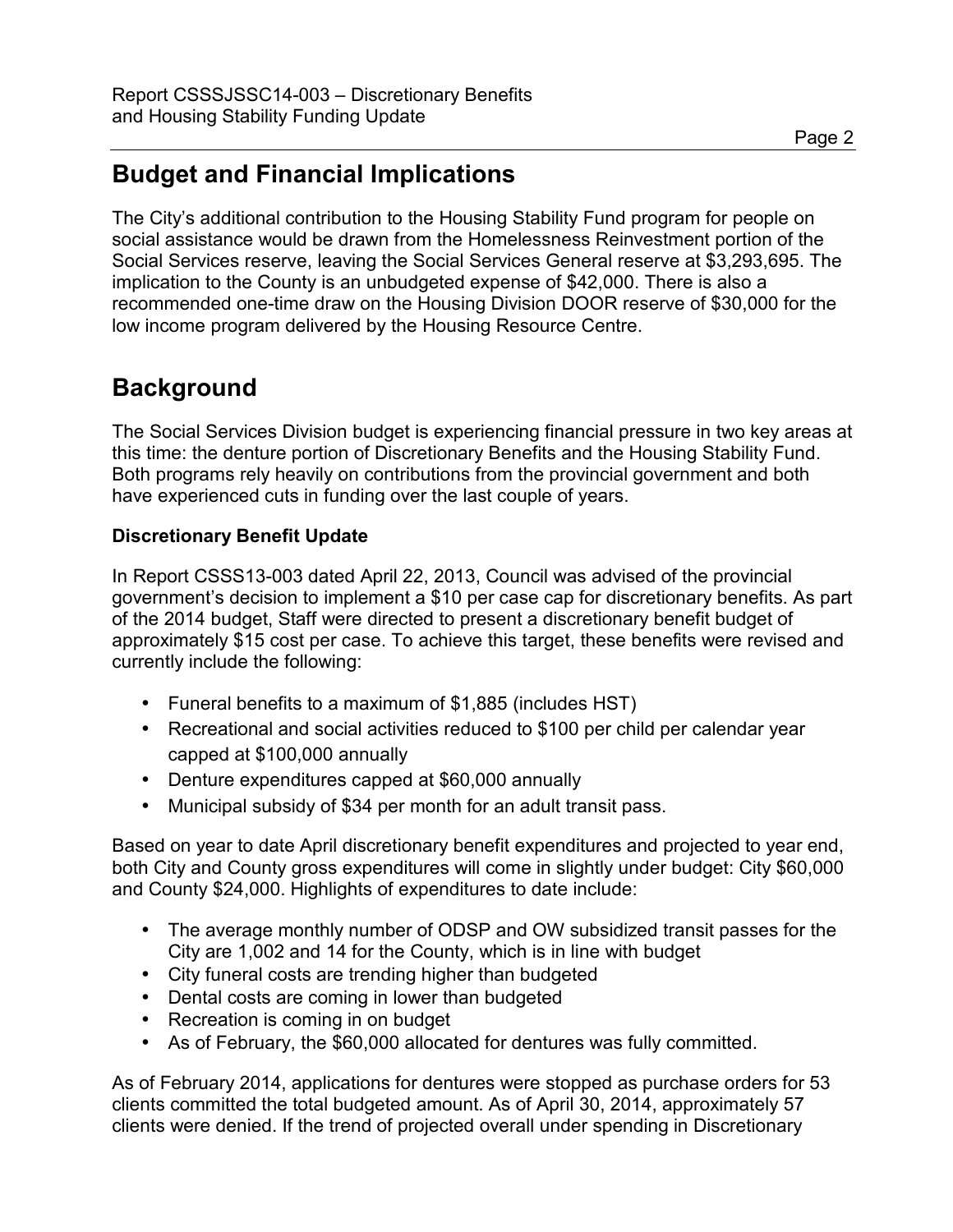Benefits continues, the OW Administrator will use her discretion to resume eligibility for dentures. The plan is to use the denial tracking sheet and contact those previously denied that may now be eligible for coverage. If the current projection holds, then approximately 50 more individuals could be provided with dentures.

A review of eligibility assessment models for the denture program is currently underway and The Peterborough County-City Health Unit is providing input. Any proposed changes will be presented as part of a fall report.

### **Housing Stability Fund Update**

The Housing Stability Fund (HSF) assists OW, ODSP and other low income households by providing funds for rent arrears, last month's rent, and utilities arrears, with the aim of avoiding eviction and utility disconnection. The HSF was created to replace two programs (CSUMB and Rent Bank) that were eliminated when the province consolidated several homelessness funding sources, including emergency shelters.

As part of the Community Homelessness Prevention Initiative (CHPI) funding that began January 1, 2013, the City of Peterborough created the HSF to continue assisting Ontario Works, ODSP and other low income households with establishing and maintaining housing. The HSF is delivered to OW and ODSP clients through Social Services staff, and to other low-income households through program staff at the Housing Resource Centre (HRC).

As part of the 2014 budget deliberations, Council approved an additional \$150,000 from the Social Services Reserve to be put toward the Housing Stability Fund. The remaining \$300,000 of the \$1.5M total grant from MCSS was included in the first quarter of 2014. While this was helpful, it resulted in a significantly higher amount of issuances in 2013 and the first quarter of 2014, which presents a challenge to sustain in the future.

#### **i) Ontario Works/ODSP Housing Stability Fund**

The 2014 Housing Stability Fund budget for OW/ODSP clients is \$830,691. At the end of four months, \$565,277 has been issued. Of this, 86% (\$486,811) has been issued to City residents and 14% (\$78,467) to County residents. Spending is averaging \$141,000 per month. It is anticipated that the monthly amount will decrease slightly as the year progresses as people will have exhausted their eligibility for this fund, but without approval of additional dollars it is anticipated the fund will be exhausted by the summer.

| <b>Month</b> | <b>Issuances</b> | <b>Expenditures</b> |
|--------------|------------------|---------------------|
| January      | 372              | \$159,907           |
| February     | 317              | \$137,633           |
| March        | 328              | \$125,752           |
| April        | 350              | \$141,985           |
| <b>Total</b> | 1367             | \$565,277           |

#### **2014 HSF Expenditures OW/ODSP:**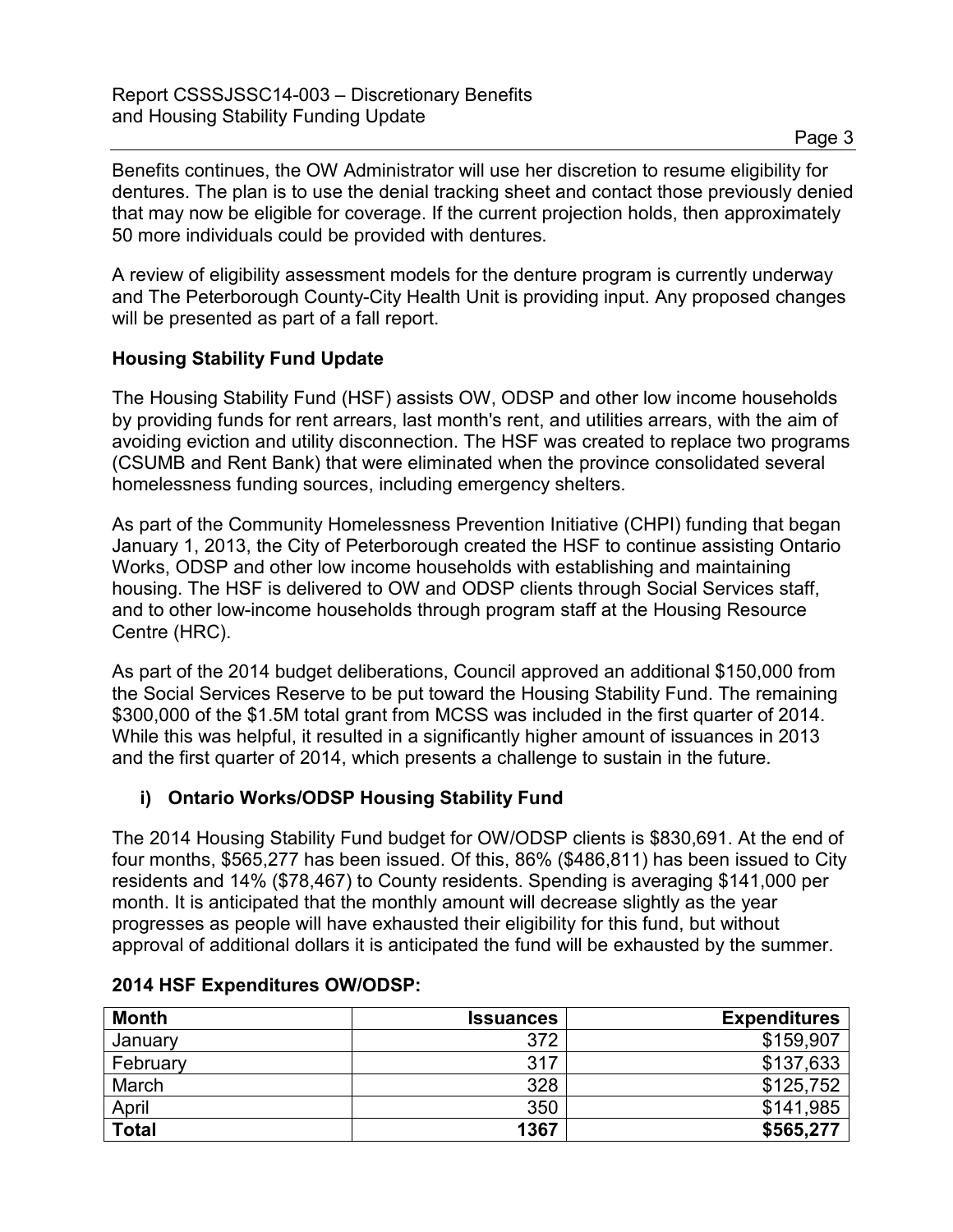Issuances were made primarily for last month's rent and utility arrears. The HSF assisted 1,147 unique OW and ODSP households while 108 households have been denied.

Even with the recommended additional \$300,000 for the Housing Stability Fund from July to December for OW and ODSP households, the Social Services Division will have to make changes related to the Housing Stability Fund policy, including consideration of:

- Reducing the types of benefits available under HSF (example: removing the furniture and repairs item)
- Continuing the benefit until it runs out, then no funding would be available until January 2015.

#### **ii) Low Income Households Housing Stability Fund**

The 2014 Housing Stability Fund budget for all other low-income households is \$144,403. At the end of four months, \$134,896 has been issued by the Housing Resource Centre (HRC). Of this, 72% (\$82,555) has been issued to City residents and 28% (\$31,964) has been issued to County residents.

#### **2014 HSF Expenditures for Low-Income Households**

| <b>Month</b> | <b>Issuances</b> | <b>Expenditures</b> |
|--------------|------------------|---------------------|
| January      | 28               | \$11,646            |
| February     | 68               | \$55,004            |
| March        | 72               | \$39,436            |
| April        |                  | \$8,433             |
| <b>Total</b> | 176              | \$114,519           |

Issuances were made primarily for utility and rent arrears (typically involving more than one month's rent amount). The HSF assisted 176 unique low-income households while 386 households have been denied in the same period. HSF is replenished by the City in 3 month intervals. Inquiries at the end of a three-month period when funds have been depleted may result in a denial. Denials may also be attributed to a significant number of initial inquiries from ineligible households and referrals of OW and ODSP clients to the Social Services Division.

On April 1, 2014, the Housing Resource Centre received a quarterly installment of the Housing Stability Fund allocation and it was exhausted in the first month. HRC will receive the next installments of the Housing Stability Fund on June 1, 2014 and September 1, 2014. The remaining funds, plus the proposed additional one time \$30,000, will sustain about 6 months of funding and would benefit about 90 more low-income households.

The current level of CHPI funding for the Housing Stability Fund from January to April 2014 was possible due to the one time grant funding of \$100,000 from January to March 2014.